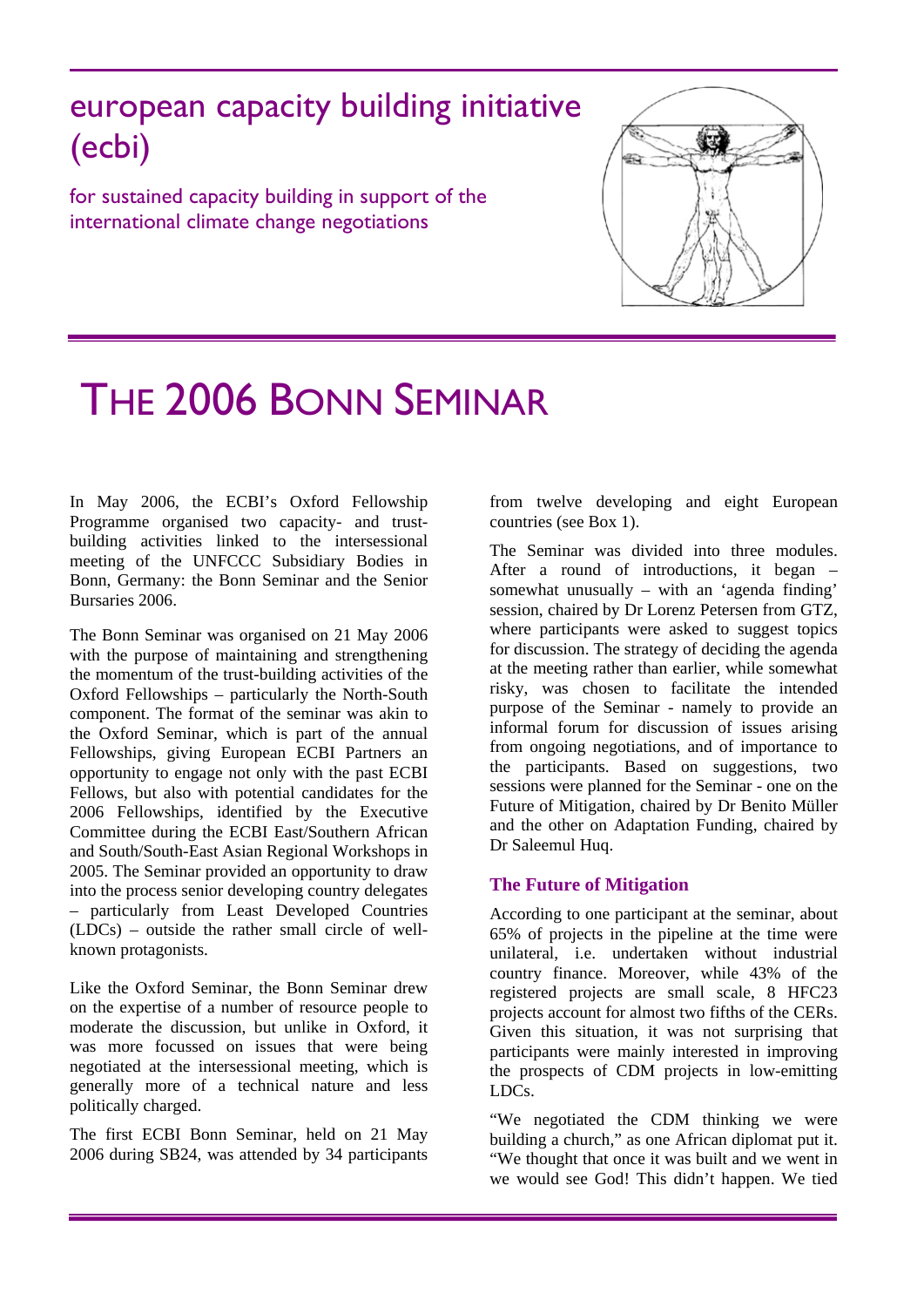| Box 1. 2006 Bonn Seminar Participants & Senior Bursaries |                  |                 |                 |               |                   |                    |
|----------------------------------------------------------|------------------|-----------------|-----------------|---------------|-------------------|--------------------|
|                                                          | Klaus            | Radunsky        | Austria         | <b>Flores</b> | Montalvo          | Mexico             |
|                                                          | <b>T</b> shering | Tashi           | Bhutan          | Ouafae        | <b>Bouchouata</b> | Morocco            |
|                                                          | David            | Lessole         | <b>Botswana</b> | Naima         | <b>Oumoussa</b>   | Morocco            |
|                                                          | Mamadou          | Honadia         | Burkina Faso    | Christine     | Pirenne           | <b>Netherlands</b> |
|                                                          | Sun              | Guoshun         | China           | Ricardo       | Moita             | Portugal           |
|                                                          | Youssouf         | Hamadi          | Comoros         | Angela        | Kallhauge         | Sweden             |
|                                                          | Mohamed          | El-Shahawy      | Egypt           | <b>Thomas</b> | Kolly             | Switzerland        |
|                                                          | <b>Nicolas</b>   | Lambert         | France          | Pongtip       | Puvacharoen       | Thailand           |
|                                                          | Paul             | Watkinson       | France          | Bubu          | Pateh Jallow      | The Gambia         |
|                                                          | Lorenz           | Petersen        | Germany         | Amal-Lee      | Amin              | UK.                |
|                                                          | Emily            | Ojoo-Massawa    | Kenya           | Martin        | Hession           | UK.                |
|                                                          | Abdoulaye        | Bayoko          | Mali            | Alan          | Richmond          | UK.                |
|                                                          | <b>Birama</b>    | Diarra          | Mali            | Jessica       | Troni             | UK.                |
|                                                          | Manuel           | Estrada         | Mexico          | <b>Ian</b>    | <b>Burton</b>     | <b>ECBI</b>        |
|                                                          | Alejandra        | Lopez           | Mexico          | Tom           | Downing           | <b>ECBI</b>        |
|                                                          | Julia            | <b>Martinez</b> | Mexico          | Saleemul      | Huq               | <b>ECBI</b>        |
|                                                          | <b>Izrael</b>    | Monroy          | Mexico          | Renito        | Miiller           | <b>FCRI</b>        |
|                                                          |                  |                 |                 |               |                   |                    |

our hands when we negotiated the rules." This sentiment was shared by many of the participants from both North and South. The 5-year 'pilot phase' for the CDM revealed some success stories, but also a number of shortcomings which will have to be addressed with some urgency in the next couple of years. Four key themes for discussion emerged:

- The need to improve the participation of lowemitting LDCs in the CDM.
- $\blacktriangleright$  The need for private sector involvement in CDM projects in these countries.
- The need to clarify what the CDM should and can deliver.
- Possible viable alternatives to the CDM for ÷. these countries.

According to one of the participants, domestic and foreign capacity building to improve access to CDM projects so far has been focussed on setting up the Designated National Authorities (DNAs) with the expectation that CDM projects will follow up automatically. But this has not happened. Onthe-ground capacity building through CDM project consultants (not UN agencies) is needed to identify and prepare CDM projects. There was general agreement that a number of actual demonstration projects are urgently needed in LDCs, not only to raise the interest of the private sector, but also to generate the skills and institutional capacities needed to participate more successfully in the CDM.

It was highlighted that certain biomass projects ("avoid ed deforestation") could be very important to these low emitting countries – both from the perspective of sustainable development and from their potential size – but are still not eligible for CDM.

scale projects, the general investment climate in While efforts have been made to facilitate smallmany of the poorest countries is simply not sufficient to attract foreign direct investment (FDI), and this situation is not going to change just because there now is this additional investment mechanism. It was also pointed out that while ODA and FDI may be significant for the economy of these countries, most of the investment is still from domestic sources.

LDCs was to focus more on the voluntary Another solution suggested for such low-emitting emissions reductions market, which has been developing in parallel to the mandatory schemes such as the EU ETS, and the Kyoto mechanisms.

A European government representative also suggested 'Certified Emission Reduction Obligations' (CEROs) as a means to ensure fairer access to CDM projects, where industrialised countries take up an obligation to generate a certain amount of CERs as part of their emission reduction obligations. Yet, while the introduction of such obligations may be a way of addressing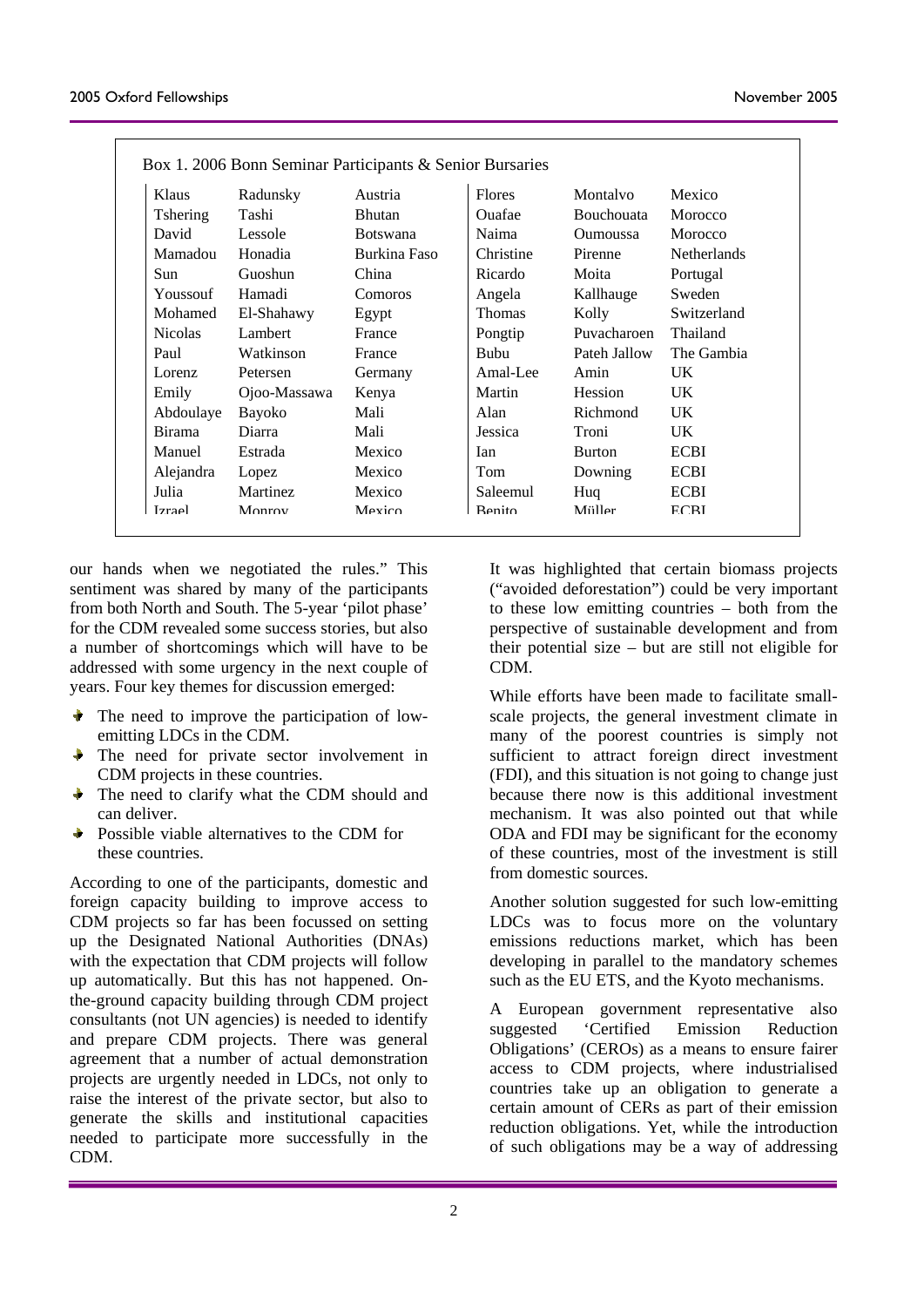### **Box 2: Adaptation Funding**

A recent World Bank Report on *Clean Energy And Development: Towards An Investment Framework* estimates that 'climate-proofing' investments in developing countries – excluding additional investment needed to reduce the exposure to current climate risks and unavoided climate related damages – will cost between US \$9 and \$41 billion annually.

How are these costs to be covered and managed? Different forms of disbursement mechanisms will be needed for different aspects of the costs, and a number of proposals have already been made. The instruments need not deal exclusively with climate change aspects, nor is it necessary that the UNFCCC (COP) or the Kyoto Protocol (COP/MOP) should govern them. Apart from the traditional instruments used in climate change funding – such as the Global Environment Facility (GEF) - other options include:

- The World Bank proposal for an Investment Framework, probably most suited to deal with the transfer of adaptation technologies.
- Insurance-related instruments (both strictly climate-related insurance instruments or more general ones such as the proposed EC/WB Global Index Insurance Framework) to deal with climate impact risks.
- A reformed disaster relief fund administered by the UN Office for the Coordination of Humanitarian Affairs (OCHA) for funding climate- and weather-related disaster relief efforts.
- The Exogenous Shock Facility of the IMF, to deal with economic shocks due to weather-related disasters.

The key issue, however, is how to raise "predictable and adequate levels of funding" [Art.1.b; 7/CP7] and develop "appropriate modalities for burden sharing among the Parties included in Annex II" [Art.1.d; 7/CP7] as agreed in the Marrakech Accords. Given the anthropogenic nature of these costs, and in light of the experience which ultimately led to these decisions, it may well be that these decisions can really only be implemented through a legal instrument – such as a protocol – under the UNFCCC, with the remit to regulate not only sovereign contributions, but more importantly, private sector levies (e.g. an adaptation levy on international air travel), since it is only such private sector contributions which might be able to provide the sort of sums estimated by the World Bank.

developing country emissions without imposing an additional burden,<sup>[1](#page-2-0)</sup> it is unlikely to make a difference to the current distribution of CDM projects among non-Annex I countries. A voluntary agreement between a number of industrialised Parties – akin to the funding pledge at COP6bis in the so-called Bonn Declaration (IISD 2001) – to generate a certain amount of CERs in the relevant developing countries could overcome this problem. This would ensure that they would be able to carry out a number of demonstration projects needed to raise the profile of CDM in the domestic business sector (particularly for unilateral projects) and it would establish the institutional capacity needed to handle such projects.

-

## **Adaptation Funding**

The discussion on adaptation funding, chaired by Dr Saleemul Huq, Head of the ECBI Workshop Programme, began with a presentation by Dr Müller on the adaptation funding provisions in the recent World Bank Investment Framework initiative (Box 2). The ensuing discussion was somewhat more polarised than the discussion on CDM issues.

One of the donor agency representatives felt that before discussing how much money can be raised for funding adaptation activities, better information is needed on the actual risks faced by countries due to climate change, and to consider the 'absorptive capacity' of many of the recipient countries. The dearth of fundable adaptation projects in many of the vulnerable countries was also raised.

 $\overline{\text{Other participants}^1}$  See Bonite Müller, Francis Euture Commitmental A acceptable to tie adaptation – or any other type of funding – to the provision of complete information, which may not even be available in

<span id="page-2-0"></span>See Benito Müller, *Framing Future Commitments: A Pilot Study on the Evolution of the UNFCCC Greenhouse Gas Mitigation Regime*: Oxford OIES, 2003, available at www.OxfordClimatePolicy.org